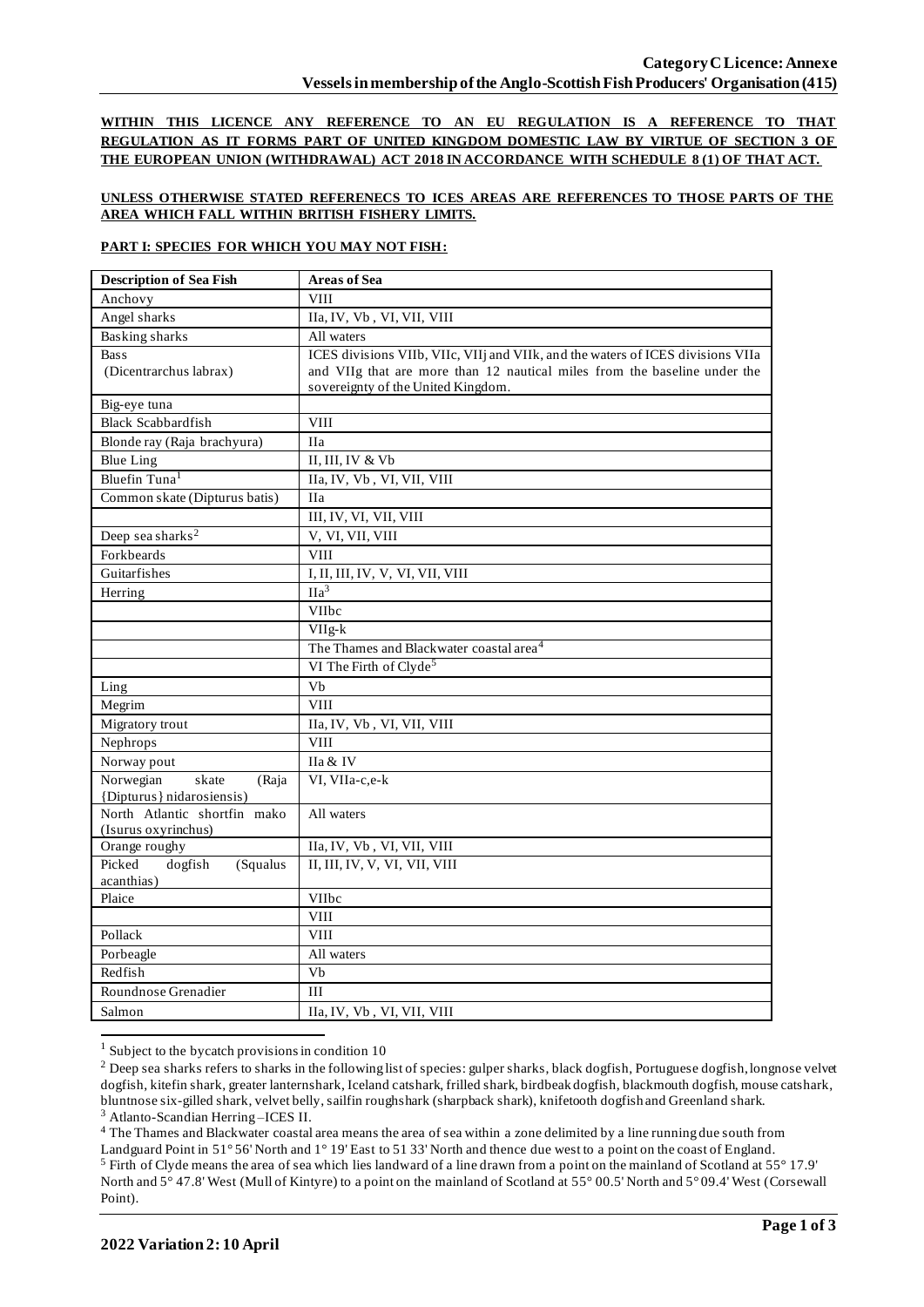# **Category CLicence: Annexe Vessels in membership of the Anglo-ScottishFish Producers' Organisation (415)**

| Sandeels                        | Scottish Inshore Waters <sup>6</sup>         |  |
|---------------------------------|----------------------------------------------|--|
| <b>Skates and Rays</b>          | <b>VIII</b>                                  |  |
| Small-eyed<br>(Raja<br>ray      | IIa, IV, VIa, VIb, VIIa-c, VIIe and VIIh-k   |  |
| microocellata)                  |                                              |  |
| Smooth<br>lanternshark          | IIa. IV                                      |  |
| (Etmopterus pusillus)           |                                              |  |
|                                 | I, V, VI, VII, VIII                          |  |
| Sole                            | <b>VIIbc</b>                                 |  |
|                                 | <b>VIII</b>                                  |  |
| Starry Ray (Amblyraja radiata)  | IIa, IIIa, IV, VIId                          |  |
| Thornback ray (Raja clavata)    | <b>IIIa</b>                                  |  |
| Tope shark (Galeorhinus galeus) | When taken with longlines in IIa, IV; and in |  |
|                                 | I, V, VI, VII, VIII                          |  |
| Undulate Ray (Raja undulata)    | VI                                           |  |
| White sharks                    | IIa, IV, Vb, VI, VII, VIII                   |  |
| White Skate (Rostroraja alba)   | VI, VII, VIII                                |  |
| Whiting                         | <b>VIII</b>                                  |  |

# **SPECIES FOR WHICH YOU MAY NOT FISH CONTINUED**

| <b>SPECIES</b>         | <b>SEA AREAS</b>                                                              |
|------------------------|-------------------------------------------------------------------------------|
| Boarfish (Capros aper) | VI, VII, VIII                                                                 |
| Mackerel               | IVa Flexibility box <sup>7</sup> (Seasonal closure 15th February – 31st July) |

#### DEEP SEA

| <b>DEEL SEA</b>     |             |
|---------------------|-------------|
| <b>Blue Ling</b>    | IIa & IV    |
| Roundnose Grenadier | <b>VIII</b> |

#### **PART II: QUOTA LIMITATIONS OF TAC STOCKS**

## **LICENCE HOLDERS ARE REMINDED THAT QUOTA LIMITS ARE IN LIVE WEIGHT.**

For the conversion factors that apply see the bottom of this Annexe.

| <b>TAC SPECIES</b>                  | <b>SEA AREA</b> | OUOTA LIMIT/ MONTH<br><b>(UNLESS OTHERWISE</b><br><b>STATED</b> ) |
|-------------------------------------|-----------------|-------------------------------------------------------------------|
| <b>Greater Silver Smelt</b>         | IIa, IV         | 0.1 tonnes per trip                                               |
| $L$ ing                             | Ha              | 0.1 tonnes per trip                                               |
| Tusk                                | Пa              | 0.1 tonnes per trip                                               |
| Small-eyed ray (Raja microocellata) | $VIIf-g$        | 1.5 tonnes                                                        |

| DEEP-SEA SPECIES   | <b>SEA AREA</b>       |
|--------------------|-----------------------|
| Alfonsinos         | IV, Vb, VI, VII, VIII |
| Black scabbardfish | Ha, IV, Vb, VI, VII   |
| Forkbeards         | Ha, IV, Vb, VI, VII   |

<sup>&</sup>lt;sup>6</sup> "Scottish inshore waters" means the sea adjacent to the coast of Scotland and to the landward of a limit of 6 nautical miles from the baseline from which the territorial sea is measured, up to the mean high water mark of ordinary spring tides.

 $^7$  Mackerel caught in ICES Division IVa in the periods between 1 August and 15 February shall be recorded against the Western mackerel quota. All other catches of mackerel in ICES Division IVa shall be recorded against the North Sea mackerel quota and shall be subject to any quota limitations set out at **Part II** of this **Annex**.